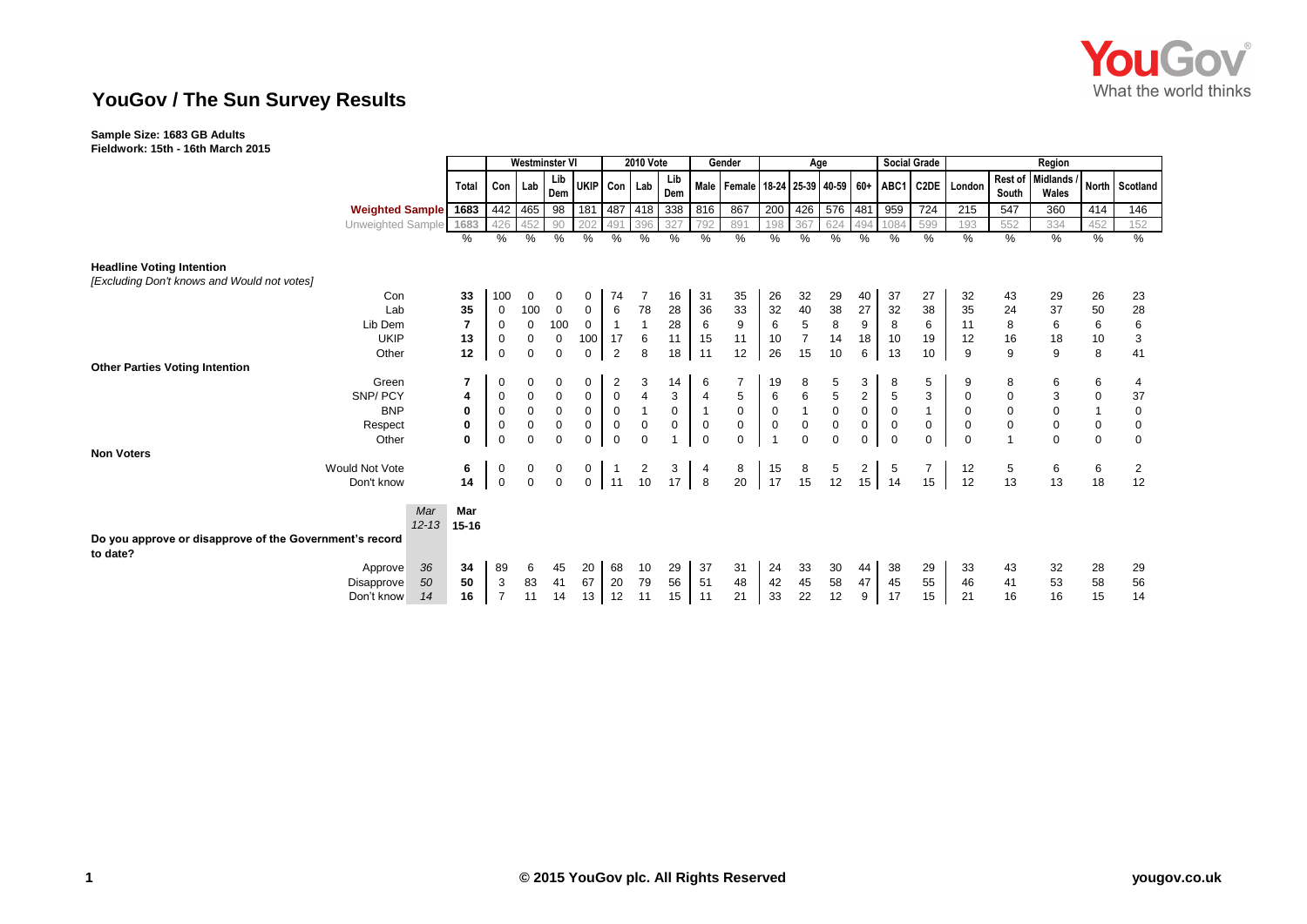

#### **Sample Size: 1683 GB Adults Fieldwork: 15th - 16th March 2015**

|                                                            |                | Westminster Vl          |                     | 2010 Vote      |                |                |                      | Gender                   | Age            |                  |                               |                |                      | <b>Social Grade</b> | Region   |                      |                |                |                  |                          |                |                |
|------------------------------------------------------------|----------------|-------------------------|---------------------|----------------|----------------|----------------|----------------------|--------------------------|----------------|------------------|-------------------------------|----------------|----------------------|---------------------|----------|----------------------|----------------|----------------|------------------|--------------------------|----------------|----------------|
|                                                            |                | Total                   | Con                 | Lab            | Lib<br>Dem     | UKIP           | Con                  | Lab                      | Lib<br>Dem     |                  | Male   Female   18-24   25-39 |                |                      | 40-59 60+           |          | ABC1                 | C2DE           | London         | Rest of<br>South | <b>Midlands</b><br>Wales | <b>North</b>   | Scotland       |
| <b>Weighted Sample</b>                                     |                | 1683                    | 442                 | 465            | 98             | 181            | 487                  | 418                      | 338            | 816              | 867                           | 200            | 426                  | 576                 | 481      | 959                  | 724            | 215            | 547              | 360                      | 414            | 146            |
| <b>Unweighted Sample</b>                                   |                | 1683                    | 426                 |                | 90             | 202            | 49                   | 396                      | 327            | 792              | 891                           | 198            | 367                  | 624                 | 494      | 1084                 | 599            | 193            | 552              | 334                      | 452            | 152            |
|                                                            |                | $\%$                    | $\frac{0}{0}$       | %              | %              | %              | %                    | %                        | $\frac{0}{0}$  | $\frac{0}{0}$    | %                             | %              | $\frac{0}{0}$        | $\frac{0}{0}$       | $\%$     | %                    | $\frac{9}{6}$  | %              | $\frac{0}{0}$    | %                        | %              | %              |
|                                                            |                |                         |                     |                |                |                |                      |                          |                |                  |                               |                |                      |                     |          |                      |                |                |                  |                          |                |                |
|                                                            | Mar<br>$1 - 2$ | Mar<br>$15 - 16$        |                     |                |                |                |                      |                          |                |                  |                               |                |                      |                     |          |                      |                |                |                  |                          |                |                |
| Here is a list of problems facing the country. Could you   |                |                         |                     |                |                |                |                      |                          |                |                  |                               |                |                      |                     |          |                      |                |                |                  |                          |                |                |
| say for each of them which political party you think would |                |                         |                     |                |                |                |                      |                          |                |                  |                               |                |                      |                     |          |                      |                |                |                  |                          |                |                |
| handle the problem best?                                   |                |                         |                     |                |                |                |                      |                          |                |                  |                               |                |                      |                     |          |                      |                |                |                  |                          |                |                |
| <b>National Health Service</b>                             |                |                         |                     |                |                |                |                      |                          |                |                  |                               |                |                      |                     |          |                      |                |                |                  |                          |                |                |
| Conservative                                               | 25             | 22                      | 68                  | -1             | 5              | 18             | 55                   | 5                        | 9              | 24               | 21                            | 11             | 19                   | 21                  | 32       | 24                   | 21             | 19             | 29               | 22                       | 17             | 20             |
| Labour                                                     | 35             | 38                      | 9                   | 88             | 25             | 22             | 12                   | 77                       | 38             | 44               | 32                            | 39             | 38                   | 41                  | 33       | 36                   | 39             | 37             | 29               | 41                       | 48             | 32             |
| <b>Liberal Democrat</b>                                    | 5              | 5                       | $\overline{2}$      | $\overline{1}$ | 52             | $\overline{2}$ | $\overline{2}$       | 1                        | 17             | $\,6$            | 5                             | 4              | $\overline{7}$       | 4                   | 6        | 6                    | 4              | $\overline{7}$ | 6                | 4                        | $\overline{4}$ | 8              |
| Other                                                      | 8              | $\overline{7}$          | $\mathbf 1$         | 0              | $\mathsf 0$    | 25             | 6                    | 3                        | 8              | 8                | 6                             | 8              | 6                    | 8                   | 5        | $\overline{7}$       | $\overline{7}$ | 5              | $\overline{7}$   | 6                        | 5              | 17             |
| None                                                       | 12             | 11                      | 10                  | $\overline{2}$ | $\overline{7}$ | 18             | 12                   | 5                        | 11             | $\boldsymbol{9}$ | 12                            | 4              | $\overline{7}$       | 13                  | 14       | 10                   | 11             | 18             | 11               | 8                        | 9              | 11             |
| Don't know                                                 | 16             | 17                      | 10                  | $\overline{7}$ | 11             | 16             | 12                   | 9                        | 18             | 10               | 24                            | 34             | 23                   | 13                  | 10       | 17                   | 18             | 14             | 18               | 18                       | 19             | 13             |
| Asylum and immigration                                     |                |                         |                     |                |                |                |                      |                          |                |                  |                               |                |                      |                     |          |                      |                |                |                  |                          |                |                |
| Conservative                                               | 24             | 24                      | 66                  | $\overline{7}$ | 14             | $\overline{7}$ | 50                   | 10                       | 16             | 25               | 22                            | 18             | 25                   | 22                  | 28       | 28                   | 18             | 25             | 28               | 21                       | 21             | 21             |
| Labour                                                     | 17             | 17                      | $\mathbf{1}$        | 51             | 11             | $\mathbf{1}$   | 3                    | 40                       | 14             | 19               | 15                            | 16             | 15                   | 19                  | 16       | 16                   | 18             | 17             | 11               | 18                       | 22             | 19             |
| <b>Liberal Democrat</b>                                    | 5              | 6                       | $\overline{c}$      | 5              | 42             | $\mathbf{1}$   | $\overline{c}$       | 3                        | 16             | 6                | 6                             | 6              | 6                    | 6                   | 6        | $\overline{7}$       | $\overline{4}$ | 8              | 5                | 5                        | 6              | $\overline{7}$ |
| Other                                                      | 24<br>14       | 24<br>12                | 16<br>8             | 12<br>10       | 5<br>8         | 81<br>9        | 28<br>8              | 18                       | 21<br>13       | 28<br>11         | 20<br>13                      | 19             | 20<br>11             | 27<br>14            | 25<br>13 | 21<br>10             | 28             | 19             | 25<br>12         | 27<br>12                 | 21<br>11       | 28<br>11       |
| None<br>Don't know                                         | 16             | 18                      | 6                   | 15             | 19             | $\overline{2}$ | 9                    | 13<br>16                 | 20             | 12               | 23                            | 5<br>36        | 22                   | 13                  | 12       | 18                   | 15<br>18       | 15<br>16       | 18               | 18                       | 20             | 15             |
| Law and order                                              |                |                         |                     |                |                |                |                      |                          |                |                  |                               |                |                      |                     |          |                      |                |                |                  |                          |                |                |
| Conservative                                               | 36             | 34                      | 89                  | 8              | 24             | 23             | 72                   | 11                       | 27             | 38               | 31                            | 23             | 30                   | 33                  | 45       | 39                   | 29             | 32             | 41               | 35                       | 28             | 29             |
| Labour                                                     | 21             | 22                      | $\mathbf 1$         | 66             | 11             | 8              | 3                    | 53                       | 19             | 26               | 19                            | 22             | 23                   | 25                  | 20       | 21                   | 25             | 25             | 15               | 25                       | 30             | 18             |
| <b>Liberal Democrat</b>                                    | $\overline{4}$ | 5                       | $\mathbf{1}$        | 3              | 40             | 2              | $\mathbf{1}$         | 4                        | 13             | 5                | 5                             | 8              | 5                    | 4                   | 6        | 6                    | 5              | $\overline{7}$ | $\overline{7}$   | 3                        | $\overline{4}$ | 6              |
| Other                                                      | 10             | 9                       | $\mathbf{1}$        | $\overline{2}$ | $\mathbf{1}$   | 37             | 8                    | 6                        | 8              | 10               | 8                             | 9              | 8                    | 10                  | 8        | 8                    | 10             | 6              | 9                | 10                       | $\sqrt{5}$     | $20\,$         |
| None                                                       | 10             | 9                       | $\overline{2}$      | 6              | 8              | 13             | 5                    | 8                        | 9              | 9                | 9                             | $\overline{4}$ | 9                    | 11                  | 9        | 8                    | 11             | 14             | 10               | 6                        | $\overline{7}$ | 11             |
| Don't know                                                 | 19             | 20                      | 6                   | 15             | 16             | 16             | 10                   | 18                       | 23             | 12               | 28                            | 36             | 25                   | 17                  | 12       | 19                   | 21             | 16             | 19               | 20                       | 25             | 16             |
| <b>Education and schools</b>                               |                |                         |                     |                |                |                |                      |                          |                |                  |                               |                |                      |                     |          |                      |                |                |                  |                          |                |                |
| Conservative                                               | 29             | 26                      | 77                  | 2              | 3              | 23             | 63                   | 6                        | 12             | 28               | 23                            | 13             | 22                   | 23                  | 37       | 29                   | 22             | 25             | 33               | 25                       | 20             | 18             |
| Labour                                                     | 30             | 31                      | 3                   | 81             | 13             | 17             | 8                    | 68                       | 28             | 35               | 27                            | 30             | 31                   | 35                  | 27       | 30                   | 33             | 32             | 24               | 33                       | 40             | 27             |
| <b>Liberal Democrat</b>                                    | $\overline{7}$ | 8                       | 5                   | 3              | 64             | $\overline{2}$ | 4                    | 3                        | 24             | 8                | 9                             | 8              | 9                    | $\overline{7}$      | 10       | 10                   | 6              | 10             | 10               | 8                        | $\overline{7}$ | 6              |
| Other                                                      | 8              | 8                       | $\mathbf 1$         | $\mathbf{1}$   | $\mathbf 1$    | 28             | 6                    | 6                        | $\overline{7}$ | 9                | $\overline{7}$                | 10             | $\overline{7}$       | 8                   | 6        | $\overline{7}$       | 8              | $\overline{7}$ | 6                | 8                        | 5              | 20             |
| None                                                       | 10             | 9<br>19                 | $\overline{4}$<br>9 | 4<br>10        | 5<br>13        | 15<br>16       | $\overline{7}$<br>12 | 6<br>12                  | 9<br>19        | 8<br>12          | 9<br>25                       | 6<br>33        | $\overline{7}$<br>24 | 11<br>16            | 8        | $\overline{7}$<br>17 | 10<br>21       | 11             | 9                | $\overline{7}$           | $\overline{7}$ | 10<br>18       |
| Don't know                                                 | 16             |                         |                     |                |                |                |                      |                          |                |                  |                               |                |                      |                     | 12       |                      |                | 15             | 18               | 19                       | 22             |                |
| <b>Taxation</b><br>Conservative                            | 33             | 32                      | 85                  | 8              | 13             | 30             | 69                   | 13                       | 19             | 36               | 29                            | 20             | 26                   | 32                  | 43       | 35                   | 28             | 28             | 39               | 33                       | 25             | 28             |
| Labour                                                     | 26             | 26                      | 2                   | 71             | 12             | 9              | 6                    | 57                       | 24             | 29               | 22                            | 23             | 26                   | 29                  | 22       | 24                   | 27             | 27             | 17               | 28                       | 34             | 23             |
| <b>Liberal Democrat</b>                                    | 6              | $\overline{\mathbf{r}}$ | $\overline{2}$      | 5              | 54             | 4              | 3                    | $\overline{4}$           | 21             | $\overline{7}$   | $\overline{7}$                | 5              | $\overline{7}$       | 8                   | 8        | 8                    | 6              | 8              | 9                | 6                        | 6              | 6              |
| Other                                                      | 9              | 8                       | 1                   | 1              | 1              | 31             | $\overline{7}$       | $\overline{\mathcal{A}}$ | 8              | 9                | 6                             | 10             | 8                    | 9                   | 5        | 8                    | 8              | $\overline{7}$ | 8                | 7                        | 4              | 18             |
| None                                                       | 11             | 9                       | 3                   | 5              | 5              | 11             | 4                    | 9                        | 8              | $\overline{7}$   | 10                            | 6              | 10                   | 9                   | 9        | 8                    | 10             | 12             | 8                | 8                        | 8              | 12             |
| Don't know                                                 | 16             | 19                      | $\overline{7}$      | 10             | 15             | 15             | 10                   | 13                       | 20             | 11               | 26                            | 35             | 24                   | 15                  | 12       | 17                   | 21             | 17             | 18               | 19                       | 22             | 14             |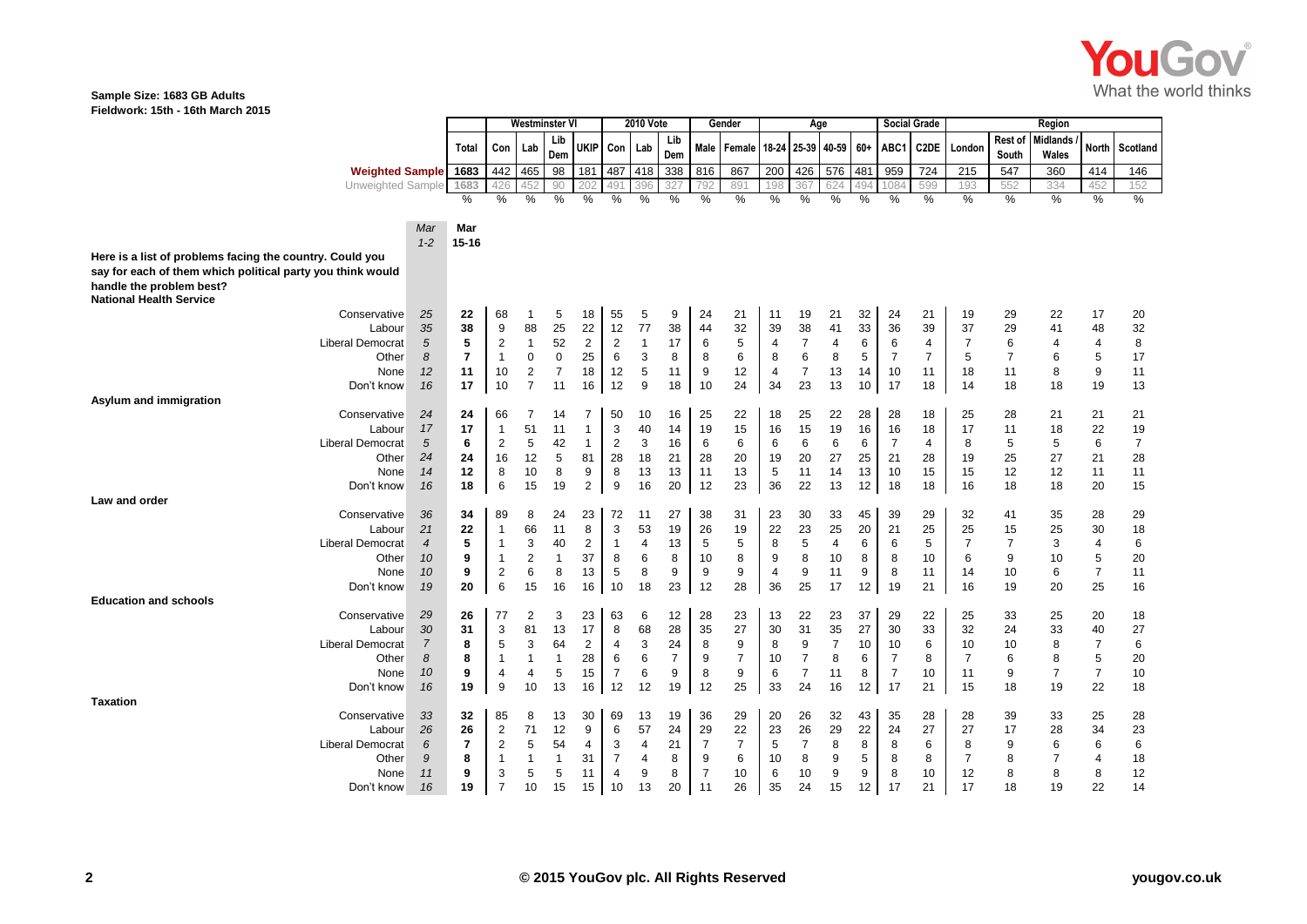

#### **Sample Size: 1683 GB Adults Fieldwork: 15th - 16th March 2015**

|                         |                  |           | Westminster Vl          |                |                | <b>2010 Vote</b> |                |                |            | Gender         | Age                                                |                |                |     |                | <b>Social Grade</b> | Region         |                |                  |                          |                 |                |
|-------------------------|------------------|-----------|-------------------------|----------------|----------------|------------------|----------------|----------------|------------|----------------|----------------------------------------------------|----------------|----------------|-----|----------------|---------------------|----------------|----------------|------------------|--------------------------|-----------------|----------------|
|                         |                  | Total     | Con Lab                 |                | Lib<br>Dem     | <b>UKIP</b>      | Con Lab        |                | Lib<br>Dem |                | Male   Female   18-24   25-39   40-59   60+   ABC1 |                |                |     |                |                     | C2DE           | London         | Rest of<br>South | <b>Midlands</b><br>Wales | <b>North</b>    | Scotland       |
| <b>Weighted Sample</b>  |                  | 1683      | 442                     | 465            | 98             | 181              | 487            | 418            | 338        | 816            | 867                                                | 200            | 426            | 576 | 481            | 959                 | 724            | 215            | 547              | 360                      | 414             | 146            |
| Unweighted Sample       |                  | 1683      | 426                     | 452            | 90             | 202              | 49             | 396            | 327        | 792            | 891                                                | 198            | 367            | 624 | 494            | 1084                | 599            | 193            | 552              | 334                      | 452             | 152            |
|                         |                  | $\%$      | %                       | %              | %              | %                | $\%$           | $\%$           | %          | %              | %                                                  | %              | %              | %   | %              | $\frac{0}{0}$       | %              | %              | %                | %                        | %               | %              |
|                         |                  |           |                         |                |                |                  |                |                |            |                |                                                    |                |                |     |                |                     |                |                |                  |                          |                 |                |
|                         | Mar              | Mar       |                         |                |                |                  |                |                |            |                |                                                    |                |                |     |                |                     |                |                |                  |                          |                 |                |
|                         | $1 - 2$          | $15 - 16$ |                         |                |                |                  |                |                |            |                |                                                    |                |                |     |                |                     |                |                |                  |                          |                 |                |
| Unemployment            |                  |           |                         |                |                |                  |                |                |            |                |                                                    |                |                |     |                |                     |                |                |                  |                          |                 |                |
| Conservative            | 32               | 31        | 83                      | 6              | 18             | 25               | 66             | 12             | 19         | 34             | 28                                                 | 22             | 26             | 30  | 39             | 35                  | 26             | 27             | 39               | 32                       | 24              | 21             |
| Labour                  | 29               | 30        | 6                       | 76             | 17             | 15               | 9              | 63             | 29         | 35             | 26                                                 | 29             | $30\,$         | 33  | 27             | 29                  | 32             | 32             | 23               | 32                       | 38              | 28             |
| <b>Liberal Democrat</b> | $\overline{4}$   | 4         | $\overline{\mathbf{1}}$ | $\mathbf 1$    | 43             | $\mathbf{1}$     | $\overline{2}$ | $\mathbf 0$    | 13         | $\overline{4}$ | 5                                                  | 3              | 3              | 4   | 5              | 5                   | 3              | 6              | 5                | 3                        | 3               | 4              |
| Other                   | 9                | 7         | $\overline{1}$          | $\overline{2}$ | $\overline{1}$ | 30               | $\overline{7}$ | $\overline{4}$ | 8          | 8              | $\overline{7}$                                     | $\overline{7}$ | 8              | 8   | 6              | $\overline{7}$      | 8              | $\overline{7}$ | 6                | 8                        | 5               | 19             |
| None                    | 10               | 9         | 3                       | 4              | 3              | 15               | 6              | 8              | 10         | 8              | 10                                                 | 5              | 9              | 10  | 10             | 8                   | 11             | 13             | 10               | $\overline{7}$           | 8               | 12             |
| Don't know              | 17               | 18        | 5                       | 12             | 18             | 13               | 10             | 13             | 21         | 11             | 25                                                 | 34             | 24             | 14  | 12             | 17                  | 20             | 15             | 17               | 18                       | 22              | 17             |
| The economy in general  |                  |           |                         |                |                |                  |                |                |            |                |                                                    |                |                |     |                |                     |                |                |                  |                          |                 |                |
| Conservative            | 39               | 37        | 94                      | 8              | 25             | 34               | 77             | 13             | 28         | 41             | 34                                                 | 27             | 32             | 34  | 50             | 42                  | 31             | 34             | 45               | 36                       | 31              | 33             |
| Labour                  | 22               | 23        | $\mathbf 1$             | 69             | 10             | 6                | $\overline{4}$ | 55             | 21         | 27             | 19                                                 | 20             | 23             | 27  | 19             | 22                  | 24             | 24             | 17               | 24                       | 31              | 18             |
| <b>Liberal Democrat</b> | $\overline{4}$   | 4         | -1                      | $\mathbf 1$    | 42             | $\mathbf{1}$     | $\overline{1}$ | $\overline{1}$ | 15         | $\overline{4}$ | 5                                                  | 3              | $\overline{4}$ | 4   | 6              | 5                   | $\overline{4}$ | 6              | 5                | $\overline{4}$           | $\overline{4}$  | 4              |
| Other                   | 8                | 7         | $\mathbf 0$             | $\mathbf 1$    | 0              | 27               | 5              | 5              | 8          | $\overline{7}$ | $\overline{7}$                                     | $\overline{7}$ | 8              | 8   | 5              | $\overline{7}$      | $\overline{7}$ | 5              | 6                | 8                        | $\overline{4}$  | 18             |
| None                    | 10               | 9         | -1                      | 5              | 5              | 15               | 5              | 9              | 8          | 8              | 10                                                 | 6              | 10             | 11  | 8              | 8                   | 11             | 15             | 8                | 9                        | 8               | 12             |
| Don't know              | 18               | 19        | $\overline{4}$          | 15             | 17             | 16               | 8              | 17             | 20         | 12             | 25                                                 | 37             | 25             | 15  | 12             | 17                  | 22             | 16             | 19               | 19                       | 23              | 15             |
| <b>Europe</b>           |                  |           |                         |                |                |                  |                |                |            |                |                                                    |                |                |     |                |                     |                |                |                  |                          |                 |                |
| Conservative            | 21               | 21        | 62                      | 4              | 9              | 7                | 45             | 7              | 12         | 20             | 22                                                 | 15             | 19             | 20  | 26             | 23                  | 18             | 19             | 26               | 17                       | 19              | 20             |
| Labour                  | 20               | 20        | $\mathbf{1}$            | 61             | 8              | 3                | 4              | 48             | 17         | 23             | 16                                                 | 18             | 21             | 22  | 17             | 19                  | 20             | 26             | 13               | 22                       | 25              | 18             |
| <b>Liberal Democrat</b> | 8                | 8         | 4                       | 5              | 57             | 0                | 3              | 3              | 23         | 8              | $\overline{7}$                                     | $\overline{7}$ | 8              | 8   | 8              | 10                  | 5              | 10             | 9                | 6                        | $6\phantom{1}6$ | 9              |
| Other                   | 22               | 22        | 17                      | 10             | 5              | 78               | 29             | 16             | 21         | 26             | 19                                                 | 14             | 17             | 25  | 28             | 21                  | 25             | 19             | 24               | 26                       | 18              | 26             |
| None                    | 10               | 9         | 5                       | 7              | 6              | 6                | 5              | 10             | 8          | 9              | 10                                                 | $\overline{4}$ | 10             | 11  | 10             | 8                   | 11             | 11             | 9                | 10                       | 9               | 10             |
| Don't know              | 19               | 20        | 11                      | 13             | 15             | 6                | 14             | 16             | 19         | 13             | 26                                                 | 41             | 26             | 14  | 12             | 18                  | 21             | 16             | 20               | 19                       | 23              | 17             |
| <b>Welfare benefits</b> |                  |           |                         |                |                |                  |                |                |            |                |                                                    |                |                |     |                |                     |                |                |                  |                          |                 |                |
| Conservative            | 28               | 29        | 82                      | 5              | 16             | 25               | 66             | 12             | 16         | 33             | 26                                                 | 19             | 29             | 27  | 38             | 33                  | 25             | 29             | 37               | 28                       | 24              | 23             |
| Labour                  | 29               | 29        | 3                       | 77             | 13             | 13               | 9              | 61             | 29         | 33             | 25                                                 | 26             | 25             | 34  | 28             | 27                  | 31             | 30             | 22               | 30                       | 39              | 23             |
| <b>Liberal Democrat</b> | 5                | 5         | $\overline{2}$          | $\overline{2}$ | 47             | 2                | 3              | $\overline{1}$ | 16         | $\sqrt{5}$     | 6                                                  | $\overline{2}$ | 6              | 5   | 6              | 6                   | 4              | 6              | 6                | $\overline{4}$           | 5               | $\overline{7}$ |
| Other                   | 12               | 9         | $\overline{2}$          | $\mathbf 1$    | $\overline{1}$ | 35               | 8              | 6              | 10         | 9              | 8                                                  | 10             | $\overline{7}$ | 10  | 8              | 9                   | 9              | 6              | 9                | 10                       | 5               | 17             |
| None                    | $\boldsymbol{9}$ | 10        | 5                       | 4              | 4              | 13               | 5              | 8              | 10         | 8              | 11                                                 | $\overline{4}$ | 11             | 11  | 9              | 9                   | 11             | 14             | 9                | 9                        | 8               | 11             |
| Don't know              | 16               | 18        | 5                       | 11             | 18             | 12               | 9              | 13             | 19         | 12             | 24                                                 | 39             | 23             | 13  | 11             | 16                  | 21             | 15             | 17               | 20                       | 19              | 19             |
| Housing                 |                  |           |                         |                |                |                  |                |                |            |                |                                                    |                |                |     |                |                     |                |                |                  |                          |                 |                |
| Conservative            | 22               | 21        | 66                      | 2              | 5              | 18               | 52             | 6              | 9          | 23             | 20                                                 | 14             | 19             | 20  | 27             | 23                  | 18             | 16             | 29               | 20                       | 16              | 15             |
| Labour                  | 29               | 30        | $\overline{7}$          | 79             | 16             | 13               | 11             | 64             | 29         | 36             | 25                                                 | 25             | 30             | 34  | 27             | 29                  | 32             | 34             | 23               | 31                       | 39              | 22             |
| <b>Liberal Democrat</b> | 5                | 6         | 3                       | $\mathbf{1}$   | 50             | $\overline{c}$   | 3              | $\overline{1}$ | 17         | 5              | 6                                                  | $\overline{4}$ | 4              | 5   | 8              | $\overline{7}$      | 4              | 6              | 6                | 6                        | $\overline{4}$  | 8              |
| Other                   | 11               | 8         | $\overline{2}$          | $\mathbf{1}$   | $\overline{1}$ | 31               | 8              | 5              | 9          | 9              | 8                                                  | 11             | 8              | 9   | $\overline{7}$ | 9                   | 8              | 8              | 9                | 9                        | $\overline{4}$  | 20             |
| None                    | 13               | 12        | 9                       | 5              | $\overline{7}$ | 19               | 9              | 9              | 14         | 11             | 13                                                 | 6              | 12             | 14  | 13             | 11                  | 14             | 16             | 13               | 11                       | 10              | 12             |
| Don't know              | 20               | 23        | 13                      | 12             | 21             | 18               | 17             | 15             | 23         | 15             | 30                                                 | 40             | 27             | 17  | 18             | 22                  | 24             | 19             | 20               | 24                       | 26              | 24             |